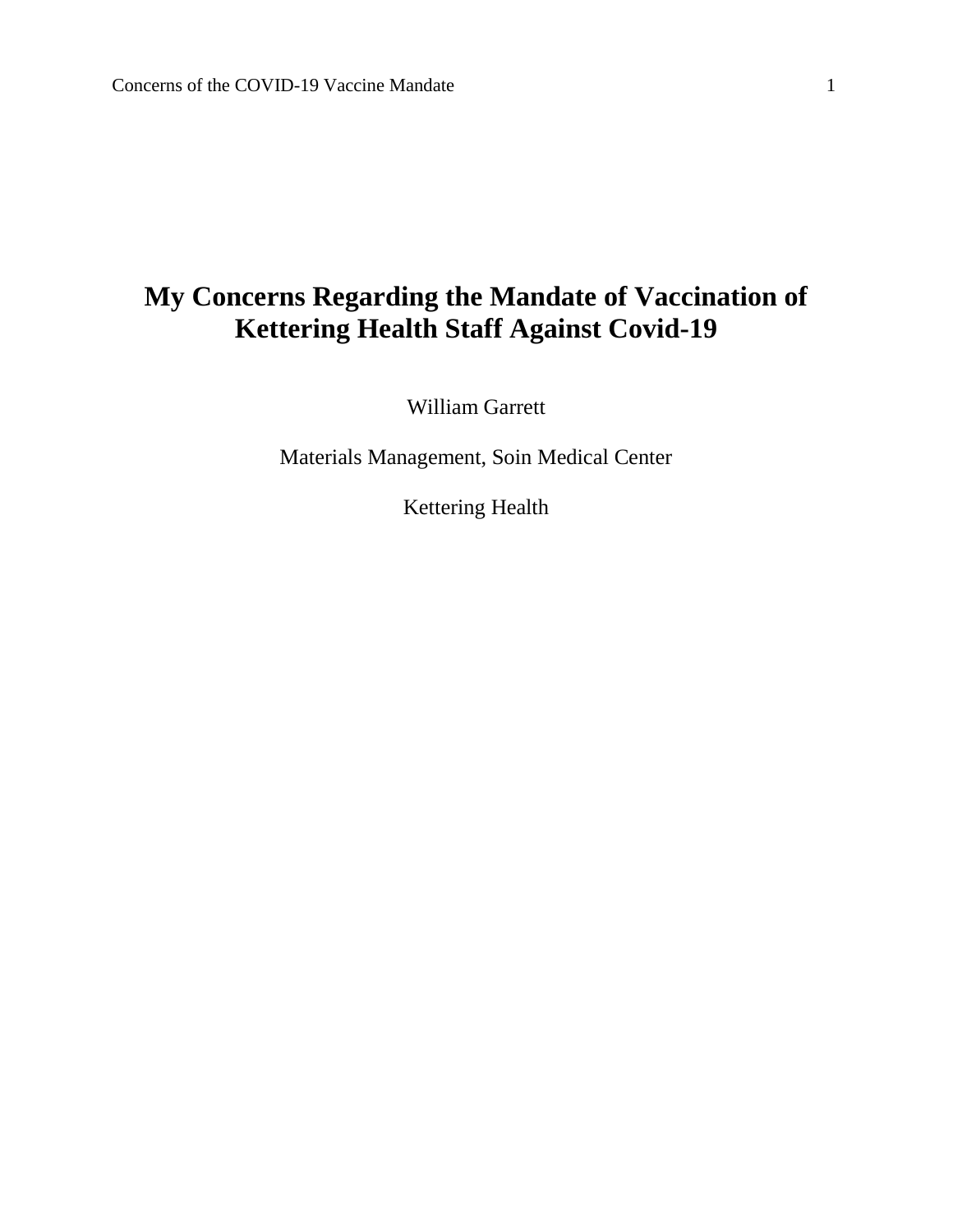I would like to start by saying how much I enjoy my job and how great of an experience it has been working for Kettering health for the last six years. It has allowed me to learn great career skills in the world of materials management and logistical supply in the operation of hospitals, as well as general skills concerning supply chain that could easily be applied to other areas and facilities in the near future. My time with Kettering has been quite enjoyable and fulfilling. I want to say how great I think it is that Kettering health has allowed a place for people to share their concerns about the recent vaccine mandate. That being said, I was very surprised to see the COVID vaccination mandate email appear in my inbox at 4:30PM on Thursday, August 5th just as I was wrapping up and getting ready to leave for the day. I am uneasy with the information and presentation Kettering has about the vaccination in the form of the vaccine FAQ that was posted in the email asking people to voice their concerns. I feel that by mandating this vaccine, Kettering health is taking exceptionally high risks with the lives of their patients and their workers. The life of the Kettering Health as a company as well as the great reputation Kettering has worked hard to build with the communities it serves comes into question too. There are too many unknown factors involved with the safety of this vaccine and that the mandate could do irreparable damage to Kettering health as the face of healthcare in southwest Ohio. The following is why I believe Kettering health should not mandate, and instead rescind their mandate order of the COVID-19 vaccination of their staff. Something like a reoccurring COVID test, like other businesses and the city of Dayton are doing, would be a better less intrusive and less discriminatory option (WHIO, 2021).

The vaccine FAQ has several bullet points I would like to address as they range from contradictory to lacking in information and flat out misleading. It is good that Kettering is trying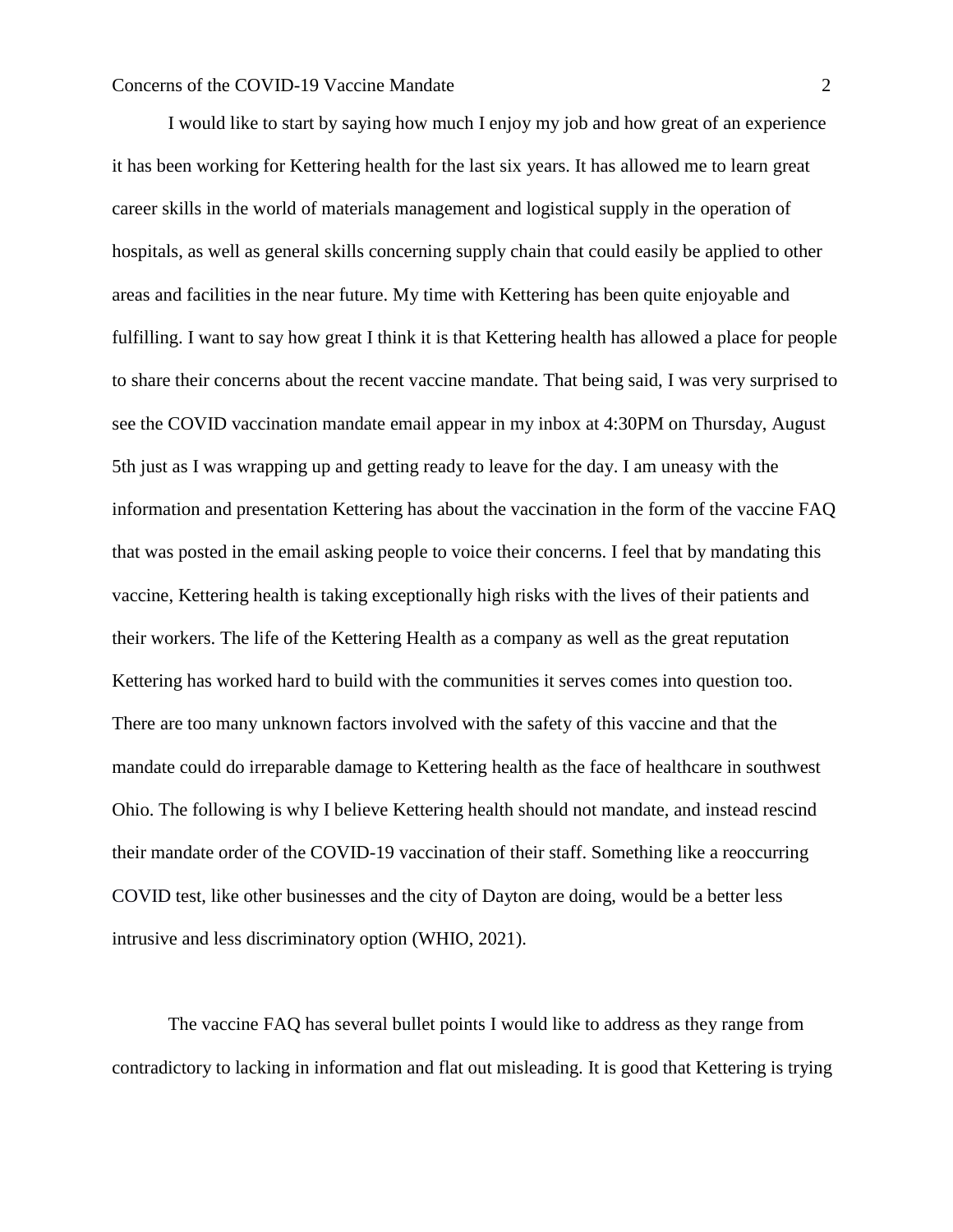to keep its staff thoroughly informed about what is going on and bullet point FAQs are a great way to do it. At the time of writing, the main FAQ has been updated and changed to clarify questions staff had and it is good to see that Kettering is trying to keep fluid with the new information constantly coming out about the COVID-19 virus. However, there are a few bullet points that still concern me.

I will start with bullet point three in the vaccine FAQ. "Are the COVID 19 vaccines rigorously tested?" Kettering says yes and that "tens of thousands study participants" in the clinical trials have generated the data to determine that the vaccines are safe (2021). And that clinical trials are still going on and generating even more data. At the time of this writing, the FDA has approved emergency use of the Pfizer, Moderna, and Janssen COVID-19 vaccines. My question to this is, rigorously tested compared to what? On average it takes a drug twelve years to get approved by the FDA (Van Norman, 2016). The vaccines were approved for emergency use in less than one year. There is pressure put on the CDC, FDA, and other healthcare agencies to come up with a solution during a pandemic to be sure. The phases of FDA testing and clinical trials are there for a reason. Phase one clinical testing, if a drug even makes it to clinical trials, takes several months. Phase two last about two years, while phase three trials take one to four years to complete.

I'd like to focus on phase three of a drugs testing, the long-term testing phase. The number of people in phase three trials can range from three hundred up to three thousand. But no one knows what a full phase three style trial of the vaccines would look like because they have not been around that long. No one can say for sure what the effects of the COVID vaccine will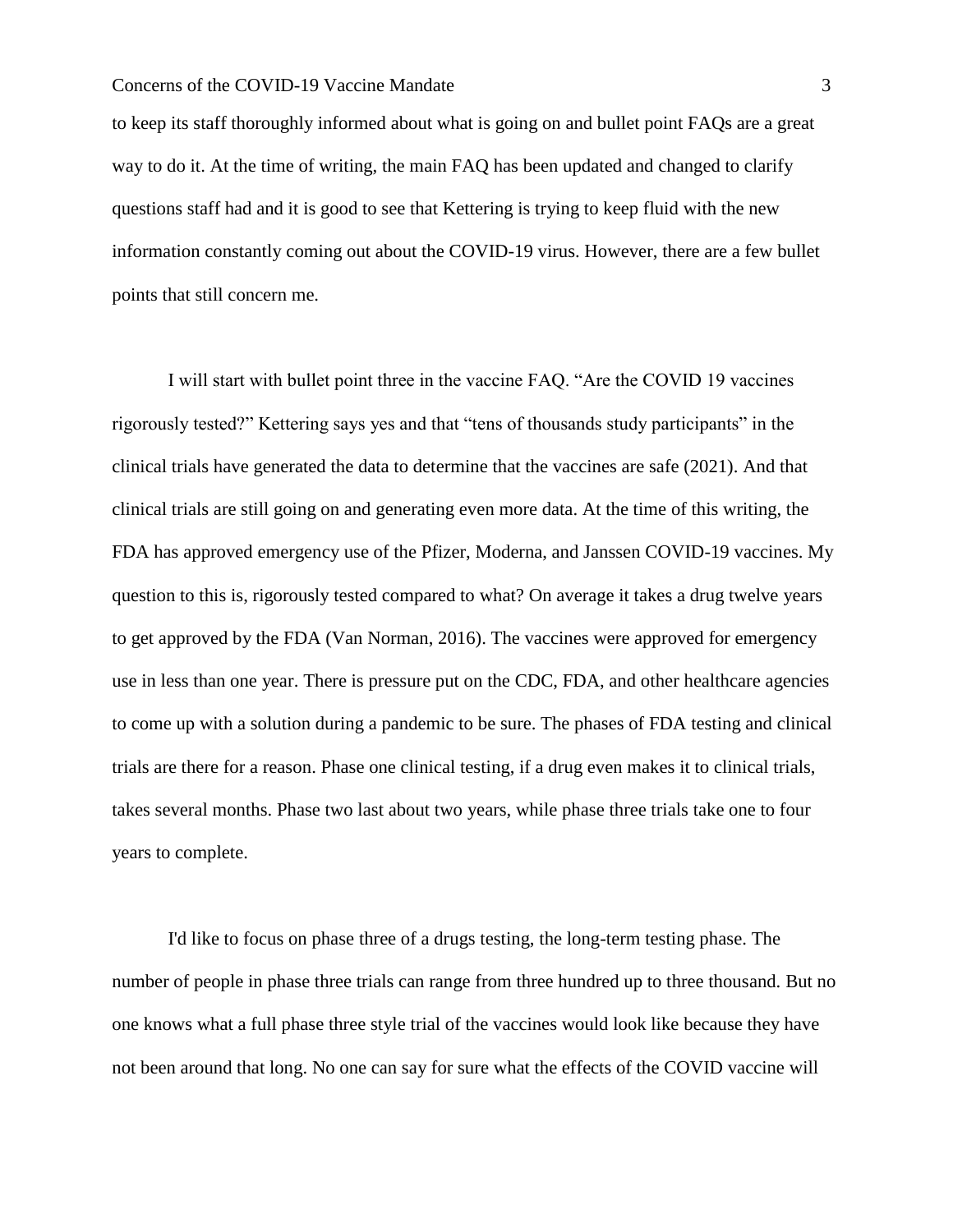Concerns of the COVID-19 Vaccine Mandate 4 be in four years and that is very concerning.

Drugs also get pulled off the market even after FDA approval due to later long-term effects not found during trial time. A Pfizer anti-inflammatory drug, Bextra, was approved by the FDA in 2001 after undergoing the regular approval process and in 2005 was taken off the market (Fields, 2009). The drug was recalled for adverse heart effects including death, heart attack, and stroke. It also increased the risk of serious skin reactions like epidermal necrolysis. The FDA cited lack of long-term data on the safety of the drug as a major reason for the recall and that was after the normal approval process (Fields, 2009).

In terms of other comparable vaccines, the polio vaccine stands out in terms of similar development circumstance and time, as both were developed during a pandemic. The polio vaccine had a short development time of about a single year but was tested, by and large, much more rigorously than the COVID vaccine. The polio vaccine was tested on 1.8 million people before it was approved for general use to the public (History, 2021). I would be much more comfortable getting a COVID vaccine if it was tested any ware near as much compared to the polio vaccine before being approved for public use. I do not feel comfortable with the rushed development time or comparatively limited trials the COVID vaccine has had.

In point four of the vaccine FAQ the question "Is the COVID-19 vaccine safe?" Kettering assures that because they are approved by the FDA for emergency use that they are safe (2021). Again, I stress that comparatively, the vaccines trial is quite small. Kettering also claims "the CDC and FDA will continue to monitor individuals who have received the vaccine to ensure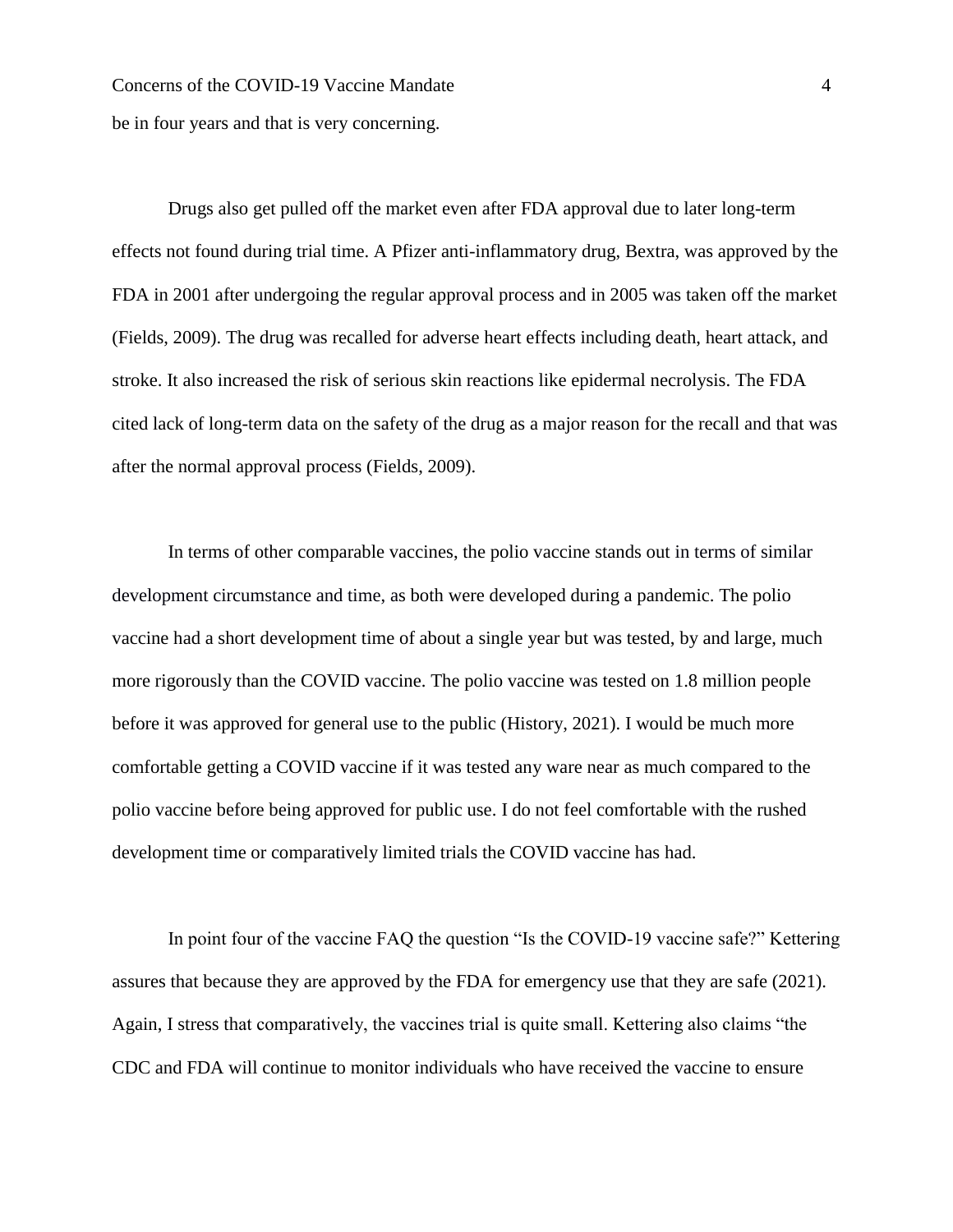there is no evidence of even rare safety issues" (2021). This part is confusing to me as there are major safety issues and side effects. Am I to believe that Kettering supports taking a drug that is in ongoing trials and being constantly monitored? It just seems odd in general to me for a healthcare network to mandate taking an experimental drug that is currently in trials and being monitored. Mandating an experimental drug means it is clinical research without consent (Ilfeld, 2006).

Another concern about this statement is the generalization about the fatality and debilitation of COVID-19. According to the CDC, there are thousands of reports of myocarditis and pericarditis (CDC, 2021). These complications arise in young men, which is the demographic I fall into (CDC, 2021). My family has a history of heart issues which maes the possible side effects more disconcerting. Granted, the CDC claims it is a small chance of that side effect happening, but again, due to limited testing, there is limited knowledge of long-term side effects. This side effect only just started being reported two months ago (CDC 2021). The ongoing COVID situation is ever changing, and with a major side effects like that, I believe a vaccine mandate to be a potentially dangerous.

According to Johns Hopkins, as of 8/12/2021 the COVID case fatality ratio of the United States is 1.7%. That is 36,190,179 total COVID -19 cases and 618,479 confirmed deaths (Johns Hopkins). Using these numbers if we assume you were unfortunate and caught the COVID-19 virus. That would put the general survival rate at 98.3%. COVID can be debilitating and deadly, but compared to something like heart disease, which is one of the leading causes of death in the United States and at least something more relevant to me, given the heath issues that run in my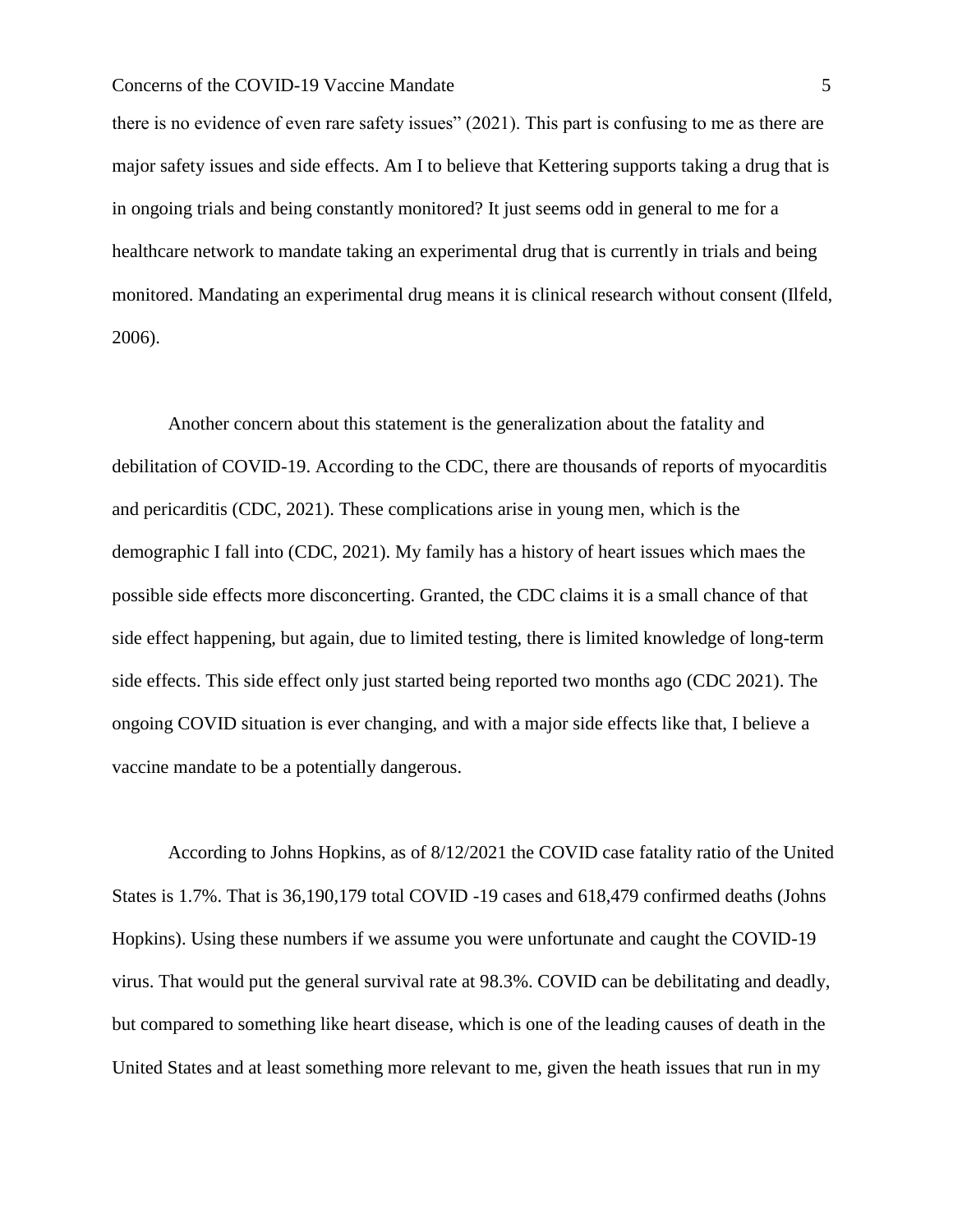family, COVID-19s 98.3% survival rate seems much better compared to the heart disease 75.9% survival rate.

Point Fifteen is about the length of the effectiveness of the vaccine. It says "How long will the vaccine be effective?" Kettering claims "The duration of the protection from the vaccine is unknown, but is likely to be longer than the immunity from having had COVID-19" (2021). This is confusing when taken with points three and twenty-two. Kettering does not know the duration of effectiveness, but also knows that the vaccines are rigorously tested? Wouldn't rigorous testing also show or at least give some idea of length of effectiveness? Kettering also states in point nine of the vaccine FAQ that "independent boards of experts looked at the placebo and vaccine participants and reported that the vaccines are 95% effective." How long does that 95% effectiveness last? Dose it gradually drop off over time? Dose it tank down into the single digits after a week? I do not see the point in mandating a vaccine when the company mandating it does not know how long it is effective for. Witch again makes me worried about the long terms side effects.

Point twenty of the vaccine FAQ asks, "What are the long-term side effects of getting the vaccine?" Kettering claims "There have been no significant long-term side effects reported so far, after about 6 moths of clinical trials" (2021). This worries me because of things like the heart inflammation side effect I previously mentioned (CDC, 2021). Six months from when this FAQ was written that statement was probably correct, but is currently false as of  $8/12/2021$ .

I would now like to discuss point twenty-one in the vaccine FAQ concerning liability. As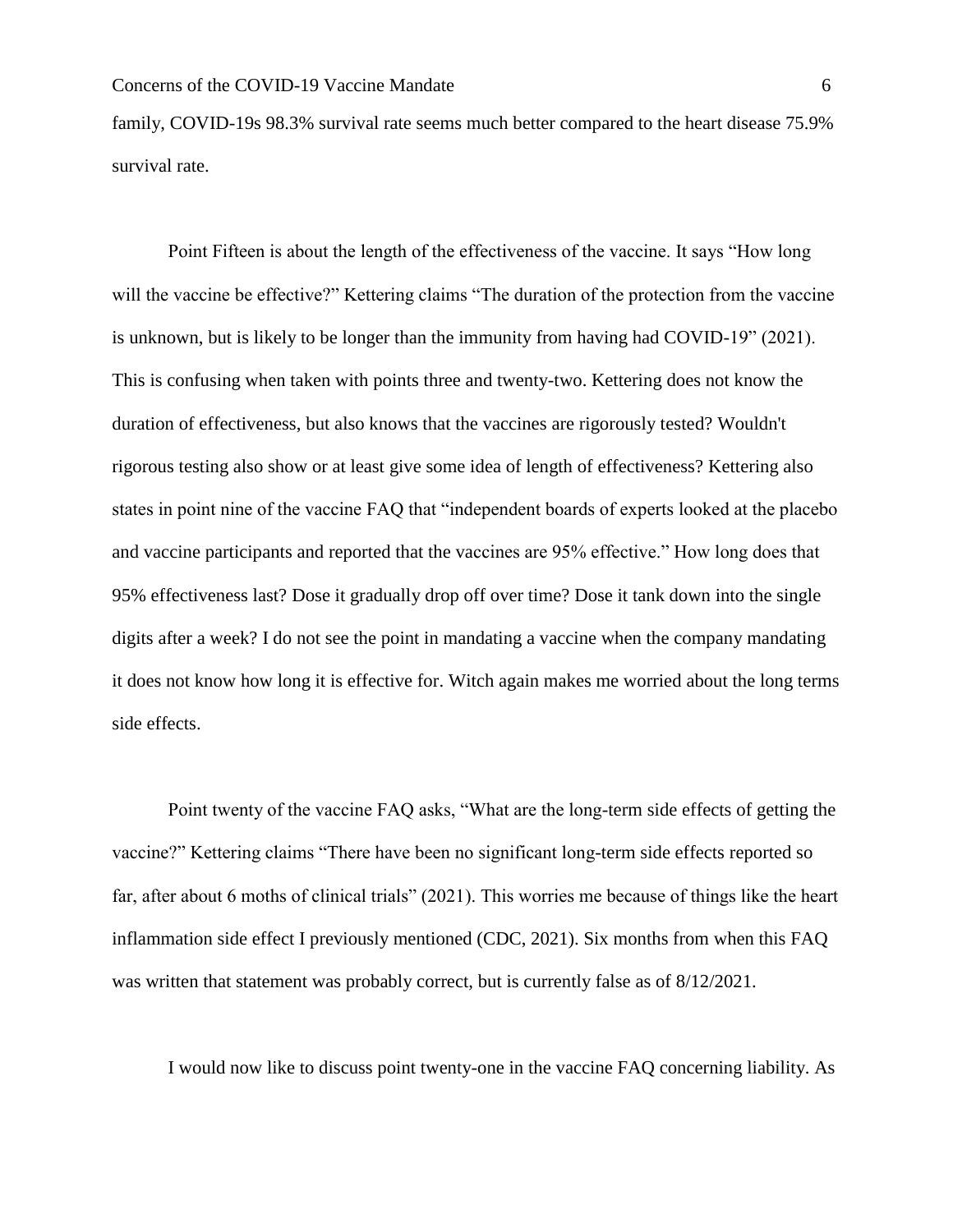I find it to be a bit misleading. Point twenty-three states, "Do the vaccine manufactures have any liability for near- or long-term side effects?" Kettering claims "While the vaccine manufacturers are shielded from liability, there is a federal program called the National Vaccine Injury Program which handles such claims" (2021). While I am sure that federal program does good work, this seems to me to shift the idea of liability away from Kettering. This brings me to what I believe to be a massive risk to Kettering health in terms of its liability to it patients and staff concerning this vaccine mandate. Yes it is perfectly legal for a company to mandate vaccination for its staff, but by doing so that company also accepts legal liability of bad reactions and even death caused by it.

As set precedence by the Ohio supreme court case of THE SPICER MANUFACTURING CO. v. TUCKER decided in January 10<sup>th</sup> 1934 (casetext, n.d). William Tucker was employed by The Spicer Manufacturing Company and received a smallpox vaccination from the company physician. After suffering an infection and later death caused by the injection of the smallpox vaccine, his widow Nellie Tucker, filed a workers compensation claim that eventually made it to the Ohio supreme court. They ruled in her favor. The ruling was based mainly on that the employer required the employee to obtain the vaccine as a condition of employment. Compare to the case of Rolesn v. Walgreens Co. in the eighth district court of Cuyahoga in December of 2016 (Justia, n.d). Thomas J. Rolsen filed a workers compensation claim against Wall-greens over an adverse reaction to the pneumonia vaccine. The ruling was against Rolsen because the vaccine was not mandated simply encouraged. Mandating the COVID-19 vaccine for all staff, contractors, and volunteers risks a potentially large amount of lawsuits that have historically ruled against the employer. This potentially creates a conflict of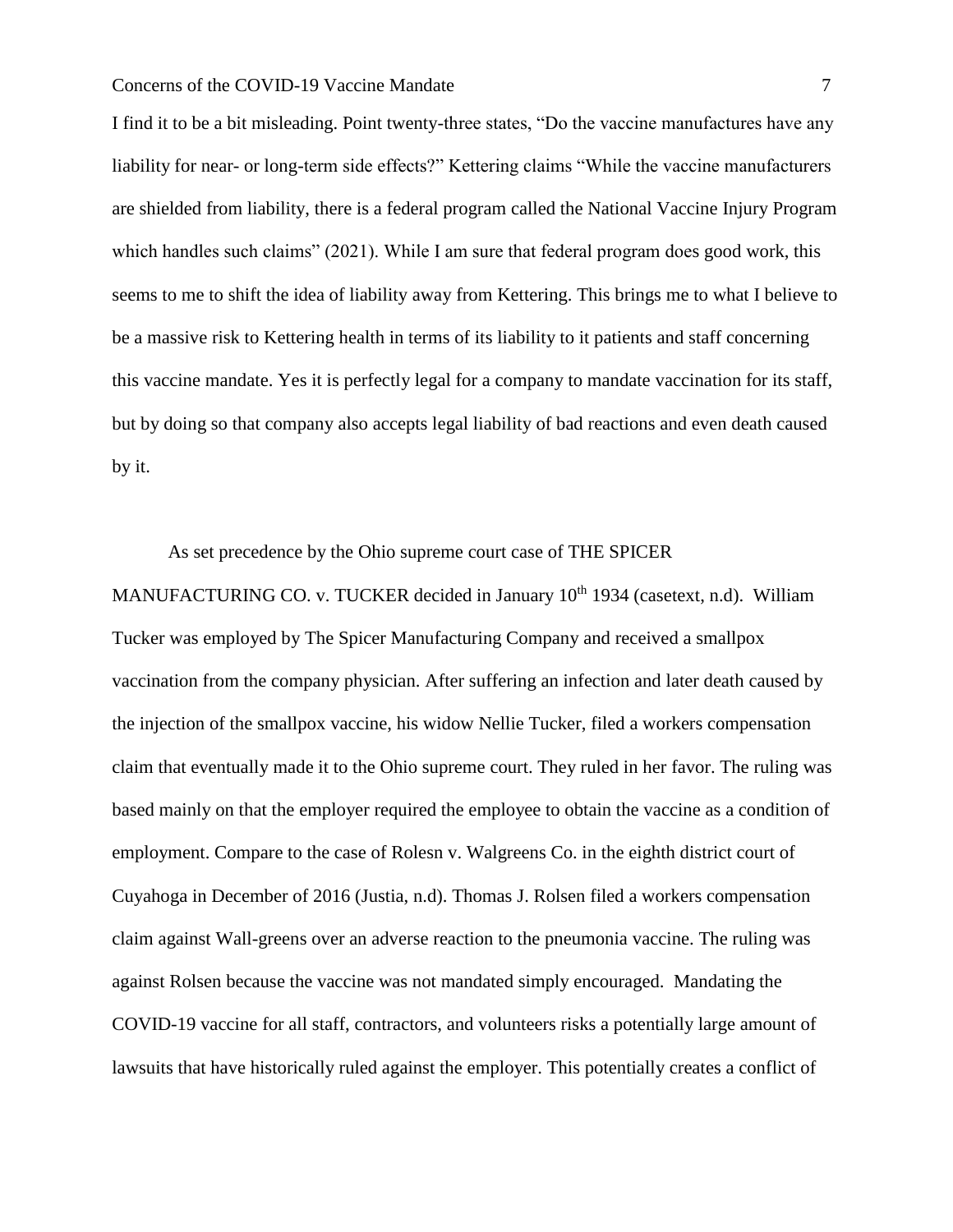interest. Because Kettering is itself a healthcare provider, it would have an inherent interest to not acknowledge any damages caused by the vaccine that Kettering mandated and maybe even provided in some cases. This doesn't just apply to Kettering but all other hospitals that are mandating the vaccine as well.

There is currently a bill making its way through the Ohio house of representatives that would make vaccination mandates illegal under Ohio law outside of specific circumstances (Gross, 2021). This is house bill 248. It is currently in committee, with a number of the proponents being doctors themselves. Its concerning that Kettering is pushing the mandate at the same time that legislation is currently being worked on to make such mandates illegal. It almost looks as if Kettering is pushing the mandate specifically before such a bill has time to fully go through the legislative process.

Now I would like to talk about the reputation of Kettering Health and how this mandate would effect the reputation of Kettering Health in a negative way.. This saddens me because after working for Kettering health for six years, I have seen the amount of planning, time, and effort the staff and team put into this company. With as aggressive as a mandate of a vaccine makes Kettering look, it might give the potential patient the wrong idea of Kettering. They might think that if Kettering is going as far as to terminate long time employees over the COVID vaccine, that Kettering holds an entirely negative view of the non-vaccinated and that might affect the quality of care they would receive. This could cause potential patients to turn to other health care providers or maybe not seek any care at all. It also might come off as discriminatory against minority communities that are well known to be vaccine hesitant and with historically sound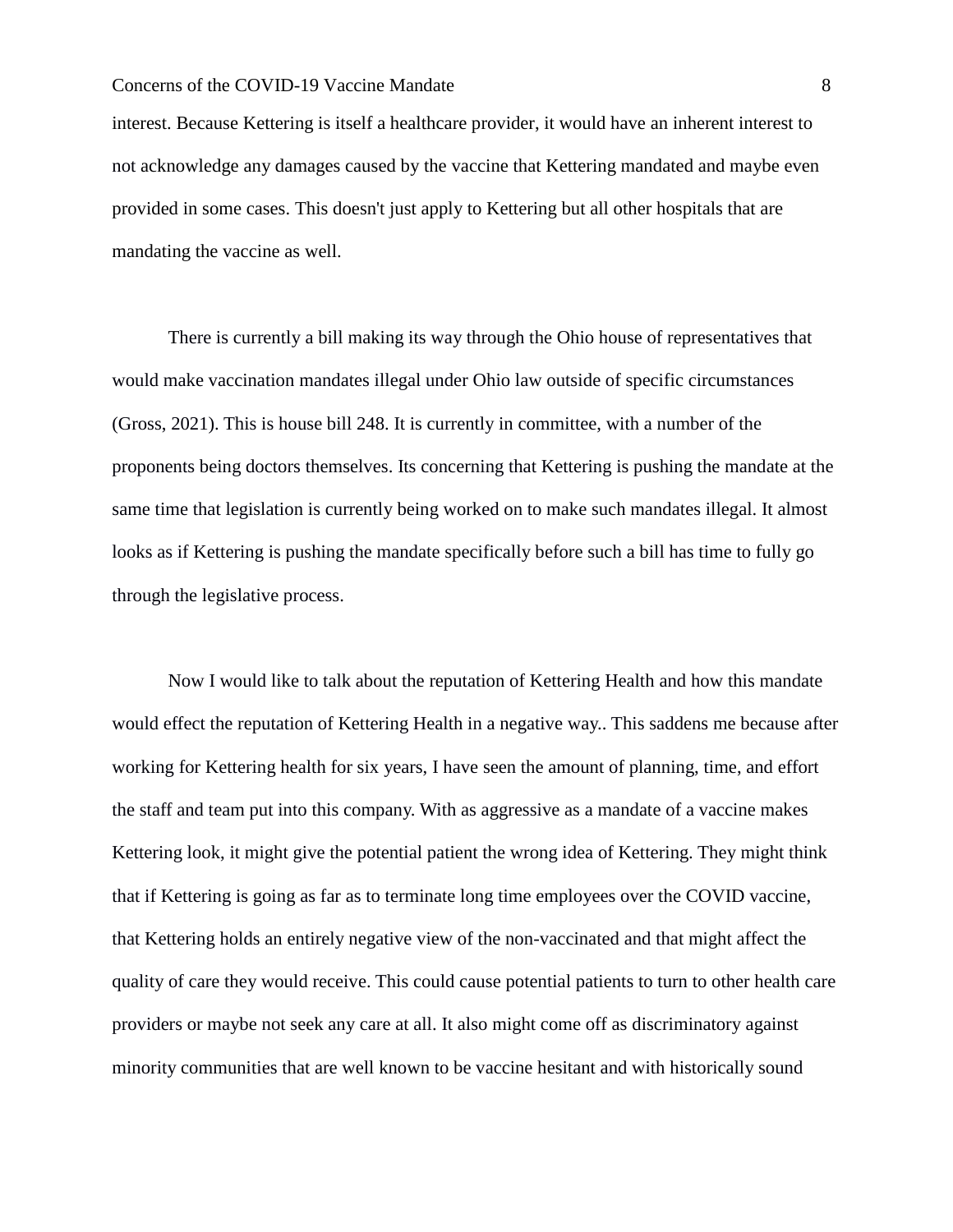Concerns of the COVID-19 Vaccine Mandate 9 reasons (CDC, 2021).

There is also the topic of rumors employees themselves hear in the halls of their facilities. For example, a rumor of Kettering health Dayton also known as Grandview medical center, denying all of their filed religious exemptions. This is especially concerning as Kettering presents itself as a faith-based network. I have no way to know for sure if there is any truth to that rumor, but I am sure I am not the only person who has heard it. Word of mouth is important for maintaining a positive community presence and image, doubly so if those words are coming from current or former employees.

Kettering health and even more specifically Soin Medical Center have a reputation as innovators leading the way in modern healthcare solutions. I have seen it time and time again in company town halls, department meetings, and general advertising that this is a point Kettering health prides themselves in. I can not help but see this mandate as anything but following the herd and being completely contradictory to one of the major messages of Kettering Health.

It almost seems counter to the mission statement of Kettering health to mandate this vaccine. As Kettering's mission is "to follow in the steps of Jesus by guiding every person to their best health. In addition to the latest medical treatments, you'll find a team of caregivers dedicated to supporting your spiritual and emotional well-being. Our mission is to improve the quality of life of the people in the communities we serve through healthcare and education" (2021). From what research and studies I have read about the vaccine, I am not convinced that it is a "path to my best health" and feels quite the opposite to supporting my "spiritually and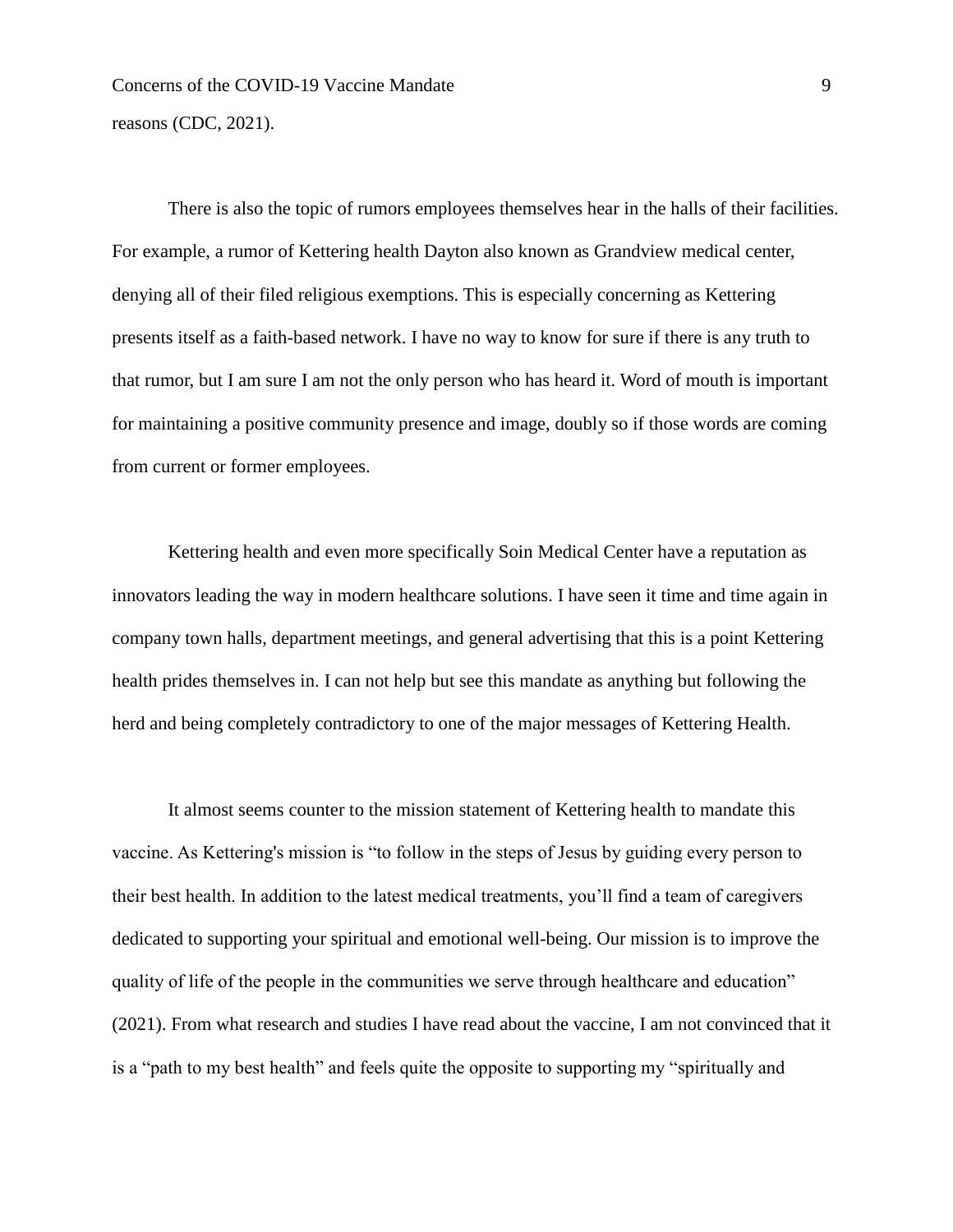emotional well being" It also seems quite contrary to the message of Christ to force people into anything, but especially an injection that would effect their ability to partake in the exchange of goods and labor.

This is a golden opportunity for Kettering to innovate and be the first local network that I know of to introduce an alternative COVID testing option, such as weekly tests. The city of Dayton does this for their employees (WHIO, 2021). Kettering has great policies already in place for handling the unfortunate situation of an employee getting COVID. This would strengthen the image of Kettering as it would look nondiscriminatory and would show Kettering is willing to work with people and adapt along with the ever changing COVID situation.

Should Kettering rescind this mandate there is yet another amazing opportunity for them. It is no secret that there is a large shortage of healthcare professionals even in the best of times. Because of this mandate people quit to seek other employment even before the deadline. I would not be surprised if it is happening at other networks as well that have also mandated the vaccine. If Kettering rescinds this mandate, I am sure the previous employees would be more than happy to come back, but also the trained medical staff of other vaccine mandated hospitals would be more than happy to find a new home with Kettering.

Working for Kettering has been an amazing experience and been a great learning opportunity. Its admirable to see Kettering trying to take actions to combat the virus, and giving employees a way to voice their concerns is absolutely the right thing to do. The development and testing time are a concern for me. The serious side effects, or lack thereof as Kettering claims,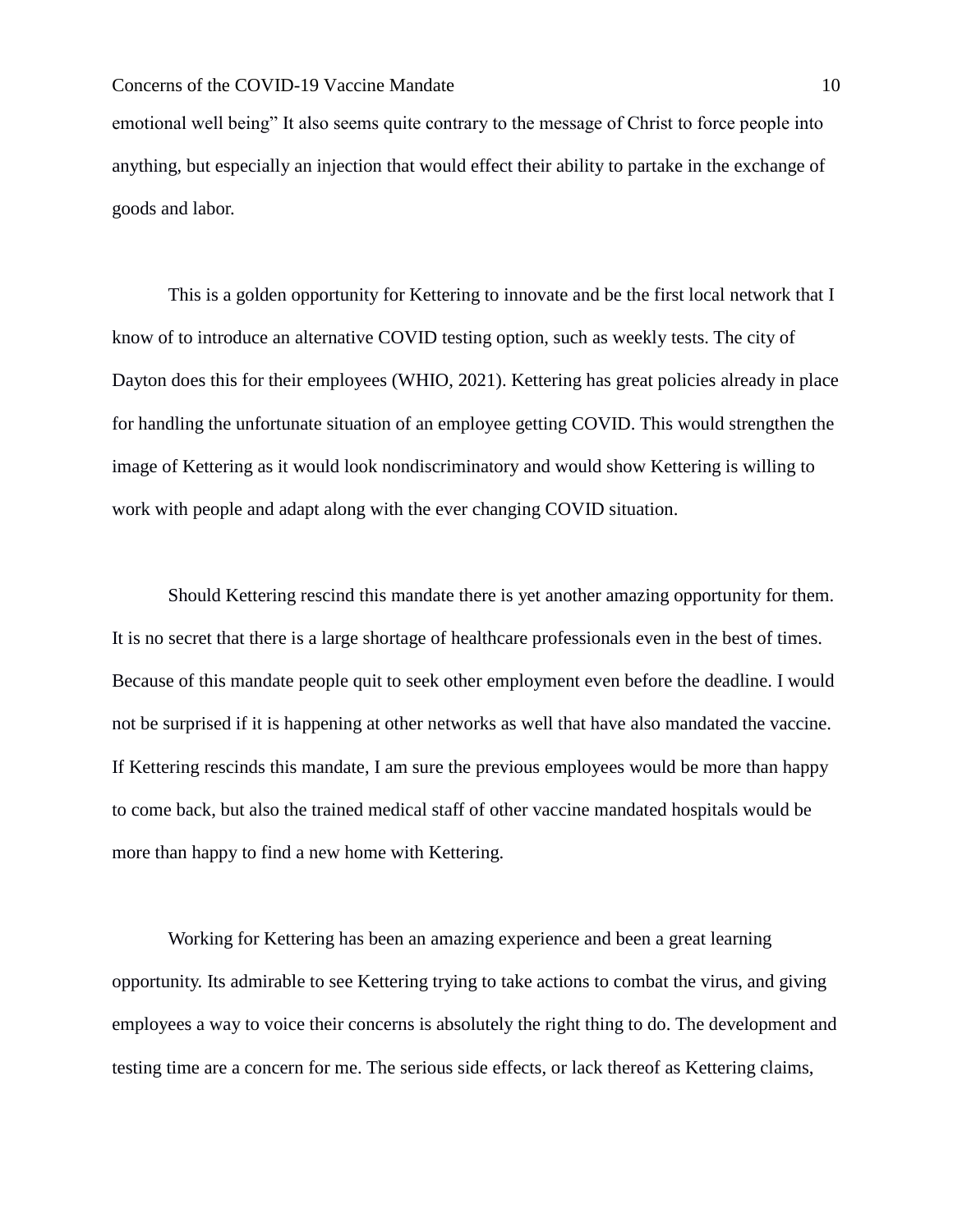are a concern for me. The massive amount of liability Kettering is potentially taking on is a concern for me. The aggressiveness and timing of this mandate with limited presented alternatives is concerning to me. The changing image and public perception of Kettering and by extension what it means to be a Kettering employee are concerning to me. As a proud employee of Kettering Health for the last six years, these are all of my concerns about the employee mandate of the COVID-19 vaccine.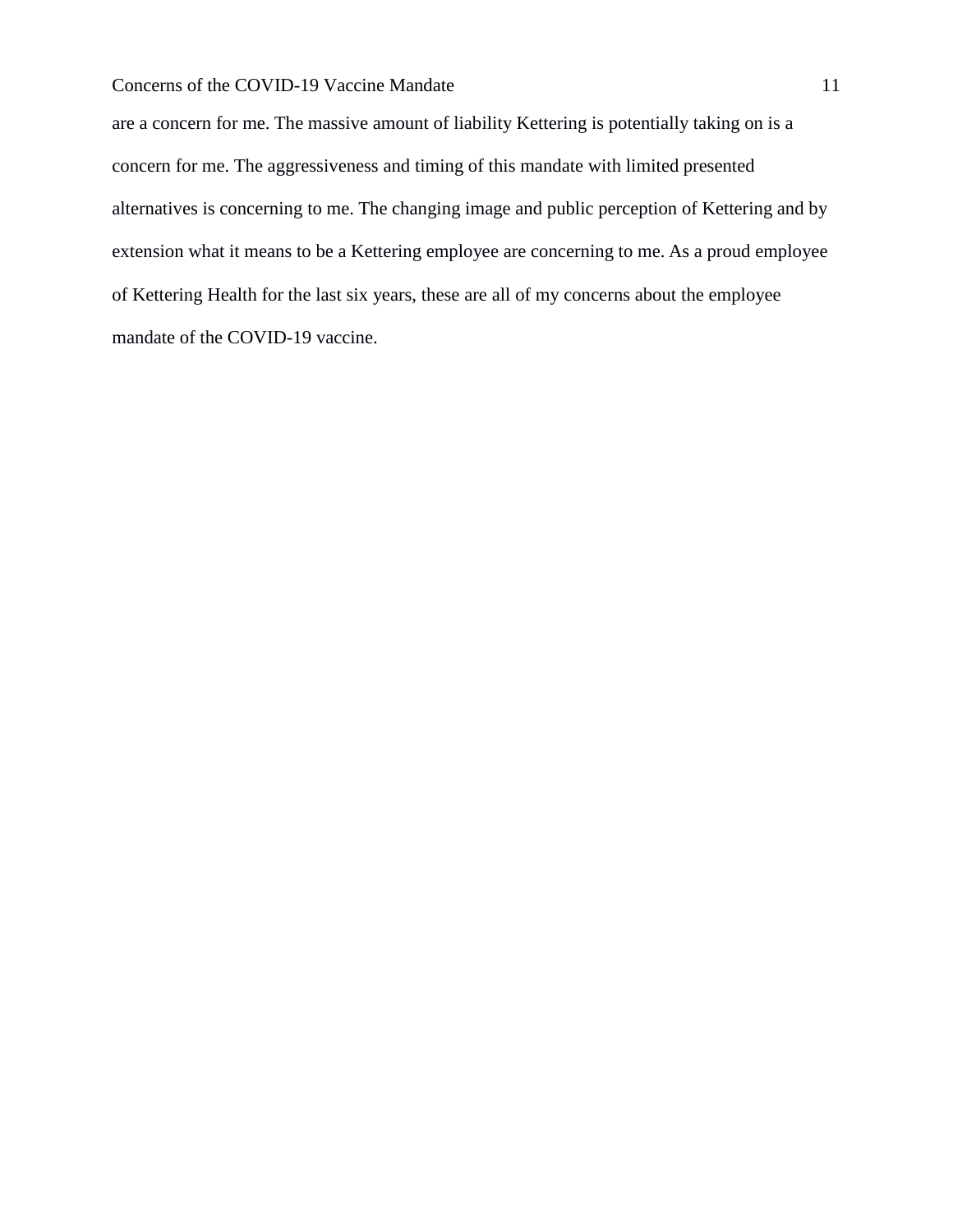#### **References**

Kettering Health. (2021). *FAQs for the COVID-19 Vaccines.*  [http://wp.ketteringhealth.org/knews/wp-content/uploads/2021/08/General-COVID-19-Vaccine-](http://wp.ketteringhealth.org/knews/wp-content/uploads/2021/08/General-COVID-19-Vaccine-FAQ.pdf)[FAQ.pdf](http://wp.ketteringhealth.org/knews/wp-content/uploads/2021/08/General-COVID-19-Vaccine-FAQ.pdf) Authors note: Due to Kettering trying to stay consistently up to date with information, the bullet points and their number are subject to change and have throughout the process of writing this paper.

WHIO. (2021). *City of Dayton to mandate weekly COVID-19 testing for unvacinated city employees.* [https://www.whio.com/news/coronavirus/city-dayton-mandate-weekly-covid-19](https://www.whio.com/news/coronavirus/city-dayton-mandate-weekly-covid-19-testing-unvaccinated-city-employees/E3B5LK47AFFNLNZHUV353642VA/) [testing-unvaccinated-city-employees/E3B5LK47AFFNLNZHUV353642VA/](https://www.whio.com/news/coronavirus/city-dayton-mandate-weekly-covid-19-testing-unvaccinated-city-employees/E3B5LK47AFFNLNZHUV353642VA/)

Van Norman, Gail A, MD. (2016) *Drugs, Devices, and the FAD: Part 1: An Overview of Approval Processes for Drugs.* 

https://www.sciencedirect.com/science/article/pii/S2452302X1600036X#:~:text=The average [time from FDA,to market exceeds \\$1 billion.](https://www.sciencedirect.com/science/article/pii/S2452302X1600036X#:~:text=The average time from FDA,to market exceeds $1 billion.)

Fields, Theodore R, MD, FACP. Gibofsky, Allen, MD. Markenson, Joseph A, MD. Lockshin, Michael, MD. Paget, Stephen A, MD, FACP, FACR (2009) *Bextra Withdrawal from the Market – HHS Physicians Reflect On Options for Patients in Pain.*  [https://www.hss.edu/conditions\\_bextra-withdrawal-hss-physicians-reflect-options.asp](https://www.hss.edu/conditions_bextra-withdrawal-hss-physicians-reflect-options.asp)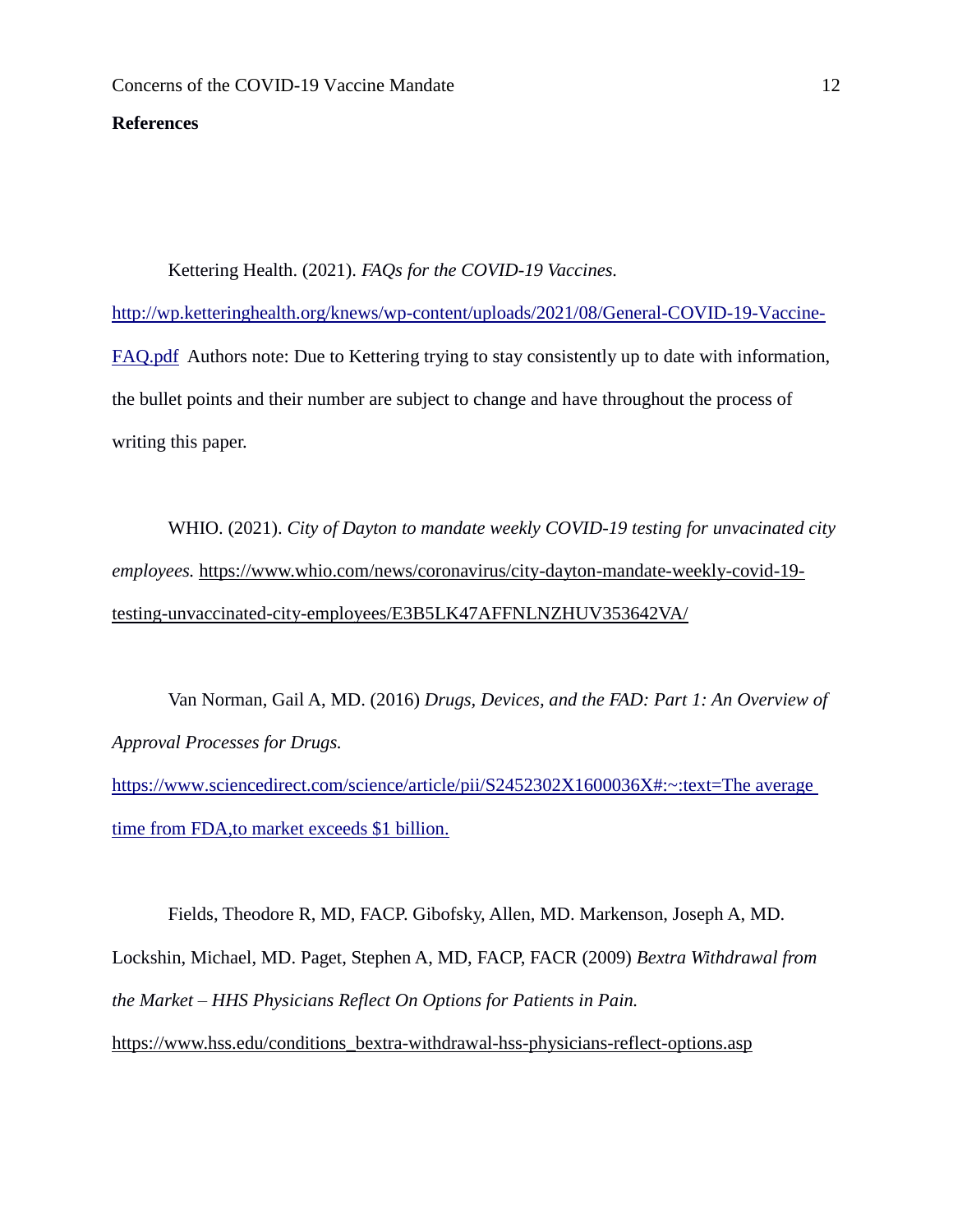History.com Editors. (2021). *Polio vaccine trials begin.* [https://www.history.com/this](https://www.history.com/this-day-in-history/polio-vaccine-trials-begin)[day-in-history/polio-vaccine-trials-begin](https://www.history.com/this-day-in-history/polio-vaccine-trials-begin)

Ilfeld, Brian M. (2006). *Informed Consent for Medical Research: An Ethical Imperative.*  [https://www.proquest.com/openview/4eecae80b9773816fc6dc1e52d9e199e/1?pq](https://www.proquest.com/openview/4eecae80b9773816fc6dc1e52d9e199e/1?pq-origsite=gscholar&cbl=47693&fbclid=IwAR05BLTFZKuQO3HVfSViB9Xd1uDSTQNfdeSKSX05zn-GVNjorNTe0AnNVXc)[origsite=gscholar&cbl=47693&fbclid=IwAR05BLTFZKuQO3HVfSViB9Xd1uDSTQNfdeSKS](https://www.proquest.com/openview/4eecae80b9773816fc6dc1e52d9e199e/1?pq-origsite=gscholar&cbl=47693&fbclid=IwAR05BLTFZKuQO3HVfSViB9Xd1uDSTQNfdeSKSX05zn-GVNjorNTe0AnNVXc) [X05zn-GVNjorNTe0AnNVXc](https://www.proquest.com/openview/4eecae80b9773816fc6dc1e52d9e199e/1?pq-origsite=gscholar&cbl=47693&fbclid=IwAR05BLTFZKuQO3HVfSViB9Xd1uDSTQNfdeSKSX05zn-GVNjorNTe0AnNVXc)

CDC. (2021). *Myocarditis and Pericarditis Following mRNA COVID-19 Vaccination.*  <https://www.cdc.gov/coronavirus/2019-ncov/vaccines/safety/myocarditis.html>

Johns Hopkins University & Medicine (2021). *MORTALITY ANALYSES.*  <https://coronavirus.jhu.edu/data/mortality>

Casetext. (1934). *Spicer Mfg. Co. v. Tucker.* [https://casetext.com/case/spicer-mfg-co-v](https://casetext.com/case/spicer-mfg-co-v-tucker)[tucker](https://casetext.com/case/spicer-mfg-co-v-tucker) 

Justia US Law. (2016). *Rolsen v. Walgreen Co.* [https://law.justia.com/cases/ohio/eighth](https://law.justia.com/cases/ohio/eighth-district-court-of-appeals/2016/104431.html)[district-court-of-appeals/2016/104431.html](https://law.justia.com/cases/ohio/eighth-district-court-of-appeals/2016/104431.html)

Gross, Jennifer. (2021). *House bill 248.* [https://search](https://search-prod.lis.state.oh.us/solarapi/v1/general_assembly_134/bills/hb248/PHC/02/hb248_02_PHC?format=pdf)[prod.lis.state.oh.us/solarapi/v1/general\\_assembly\\_134/bills/hb248/PHC/02/hb248\\_02\\_PHC?for](https://search-prod.lis.state.oh.us/solarapi/v1/general_assembly_134/bills/hb248/PHC/02/hb248_02_PHC?format=pdf) [mat=pdf](https://search-prod.lis.state.oh.us/solarapi/v1/general_assembly_134/bills/hb248/PHC/02/hb248_02_PHC?format=pdf)